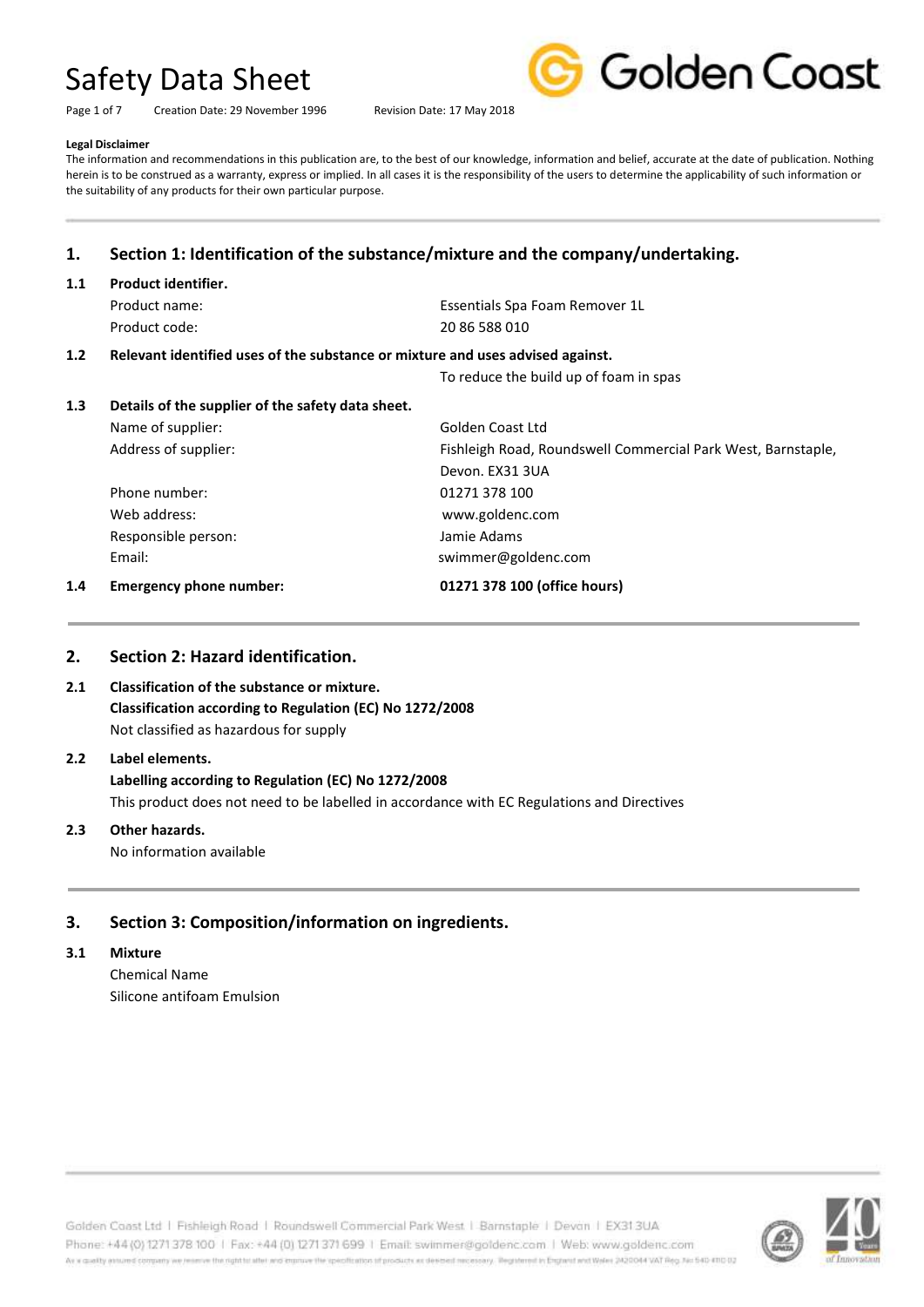Page 2 of 7 Creation Date: 29 November 1996 Revision Date: 17 May 2018



#### **Legal Disclaimer**

The information and recommendations in this publication are, to the best of our knowledge, information and belief, accurate at the date of publication. Nothing herein is to be construed as a warranty, express or implied. In all cases it is the responsibility of the users to determine the applicability of such information or the suitability of any products for their own particular purpose.

### **4. Section 4: First aid measures.**

| 4.1 | Description of first aid measures. |                                                                |
|-----|------------------------------------|----------------------------------------------------------------|
|     | General Advice:                    | Immediately remove contaminated clothing                       |
|     | If inhaled:                        | Move to fresh air. Rinse nose and mouth with water. Consult    |
|     |                                    | doctor in case of complaints.                                  |
|     | In case of skin contact:           | Wash off immediately with soap and plenty of water.            |
|     | In case of eye contact:            | Rinse immediately with plenty of water, also under the eyelids |
|     |                                    | for at least 15 minutes. Remove contact lenses. Then consult a |
|     |                                    | doctor.                                                        |
|     | If swallowed:                      | Rinse mouth with water and then drink plenty of water. If      |
|     |                                    | symptoms persist call a doctor                                 |
|     |                                    |                                                                |

**4.2 Most important symptoms and effects, both acute and delayed.**

No information available

**4.3 Indication of any immediate medical attention and special treatment needed.**

Treat symptomatically

## **5. Section 5: Firefighting measures. 5.1 Extinguishing media.** Extinguishing media: Use fire extinguishing methods suitable to surrounding conditions. **5.2 Special hazards arising from the substance or mixture.** Special hazards: Decomposition products may include carbon oxides **5.3 Advice for firefighters.** Advice for firefighters: Wear self-contained breathing apparatus (SCBA) and full turn out gear.

#### **6. Section 6: Accidental release measures.**

| Personal precautions, protective equipment and emergency procedures.<br>6.1 |                                                       |                                                                                                                                                                      |
|-----------------------------------------------------------------------------|-------------------------------------------------------|----------------------------------------------------------------------------------------------------------------------------------------------------------------------|
|                                                                             | <b>Personal Precautions:</b>                          | Wear appropriate clothing.                                                                                                                                           |
| 6.2                                                                         | <b>Environmental precautions.</b>                     |                                                                                                                                                                      |
|                                                                             | Environmental precautions:                            | Do not allow to enter public sewers and watercourses. Advise<br>authorities if spillage has entered water course or sewer or has<br>contaminated soil or vegetation. |
| 6.3                                                                         | Methods and material for containment and cleaning up. |                                                                                                                                                                      |
|                                                                             | Cleaning up:                                          | Stop leak if possible without risk. Absorb vermiculite, dry sand or                                                                                                  |

 earth and place into containers. Flush with plenty of water to clean spillage area. Do not contaminate water sources.



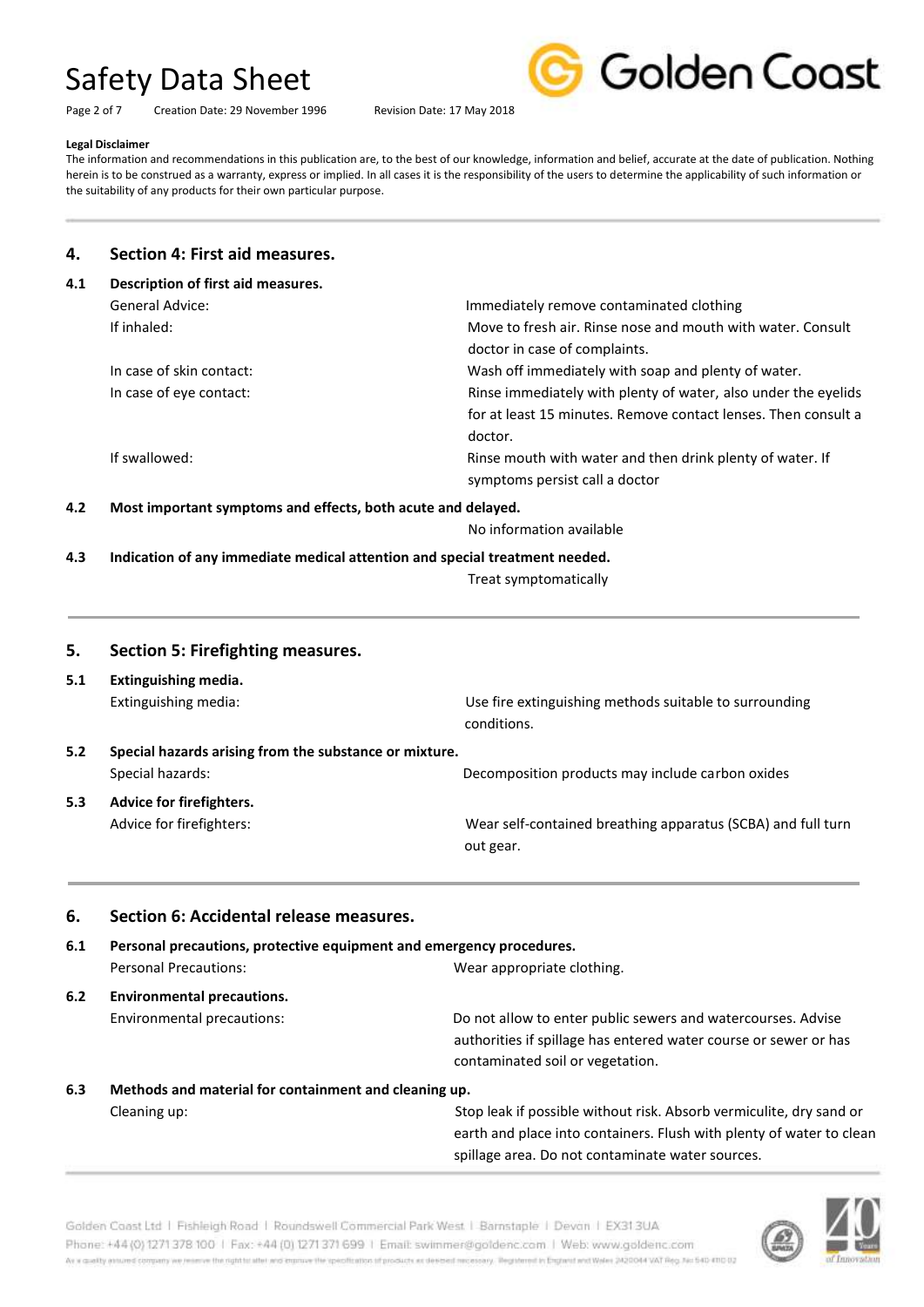Page 3 of 7 Creation Date: 29 November 1996 Revision Date: 17 May 2018



#### **Legal Disclaimer**

The information and recommendations in this publication are, to the best of our knowledge, information and belief, accurate at the date of publication. Nothing herein is to be construed as a warranty, express or implied. In all cases it is the responsibility of the users to determine the applicability of such information or the suitability of any products for their own particular purpose.

#### **6.4 Reference to other sections.**

See Section 1 for emergency contact information See Section 8 for information on Personal protective equipment See Section 13 for waste treatment information.

#### **7. Section 7: Handling and storage.**

| 7.1                                                                  | Precautions for safe handling. |                                                                                                                                                               |
|----------------------------------------------------------------------|--------------------------------|---------------------------------------------------------------------------------------------------------------------------------------------------------------|
|                                                                      | Advice on safe handling:       | Use in a well ventilated area. Prevent formation of aerosols                                                                                                  |
|                                                                      | Hygiene measures:              | Wash hands before breaks and immediately after handling the<br>Product. Keep away from food, drink and animal feed stuffs. When<br>using do not eat or drink. |
| 7.2<br>Conditions for safe storage, including any incompatibilities. |                                |                                                                                                                                                               |
|                                                                      | Storage:                       | Keep in a cool, dry, well ventilated place. Keep only in original<br>container. Protect from frost.                                                           |
| 7.3                                                                  | Specific end use(s).           |                                                                                                                                                               |
|                                                                      |                                | No information available.                                                                                                                                     |

### **8. Section 8: Exposure controls/personal protection.**

## **8.1 Control parameters.**

Contains no substances with occupational exposure limit values

| 8.2 | Exposure controls.        |                                                                                                                                             |  |
|-----|---------------------------|---------------------------------------------------------------------------------------------------------------------------------------------|--|
|     | General information:      | Do not subject to unnecessarily high temperatures.                                                                                          |  |
|     | Respiratory protection:   | Not required                                                                                                                                |  |
|     | Hand protection:          | Wear protective gloves. The selected protective gloves have to satisfy<br>the specifications of EU Directive 89/686/EEC and standard EN 374 |  |
|     | Eye protection:           | Wear safety glasses approved to standard EN 166. Provide eye station                                                                        |  |
|     | Skin and body protection: | Wear apron or other light protective clothing                                                                                               |  |

#### **Environmental controls**

Dispose of in accordance with all applicable local and national regulations.



Golden Coast Ltd | Fishleigh Road | Roundswell Commercial Park West | Barnstaple | Devon | EX313UA Phone: +44 (0) 1271 378 100 | Fax: +44 (0) 1271 371 699 | Email: swimmer@goldenc.com | Web: www.goldenc.com As a quality entured company we reserve the right to aller and exposure the specification of products as determinated and as any illegatement in England and Wales (AQDO44 VAT Reg. Just 540-410 D2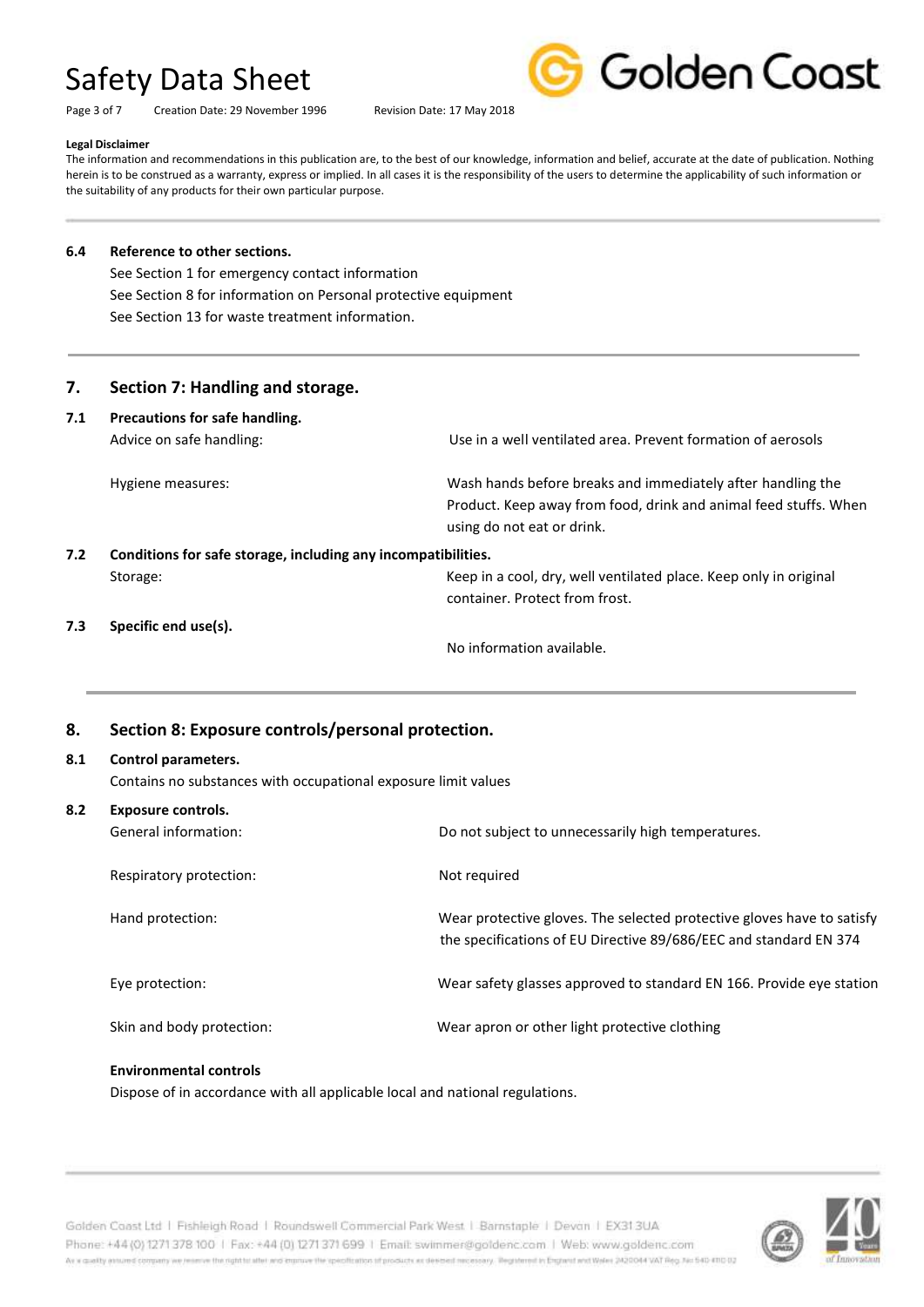Page 4 of 7 Creation Date: 29 November 1996 Revision Date: 17 May 2018



#### **Legal Disclaimer**

The information and recommendations in this publication are, to the best of our knowledge, information and belief, accurate at the date of publication. Nothing herein is to be construed as a warranty, express or implied. In all cases it is the responsibility of the users to determine the applicability of such information or the suitability of any products for their own particular purpose.

## **9. Section 9: Physical and chemical properties.**

### **9.1 Information on basic physical and chemical properties.**

| Form:                    | <b>Viscous Emulsion</b> |
|--------------------------|-------------------------|
| Colour:                  | Whitish                 |
| Odour:                   | Mild                    |
| pH @ 20°C                | 4.5                     |
| Boiling point:           | $100^{\circ}$ C         |
| Melting point:           | Not applicable          |
| Flash point:             | Not known               |
| Density @ 20°C           | 1000 kg/m <sup>3</sup>  |
| Water solubility:        | Emulsifiable            |
| Vapour pressure:         | Not known               |
| Vapour density:          | Not known               |
| Specific gravity:        | Not known               |
| <b>Other Information</b> |                         |

No further information available

### **10. Section 10: Stability and reactivity.**

#### **10.1 Reactivity.**

**9.2 Other Information**

- **10.2 Chemical stability.**
- **10.3 Possibility of hazardous reactions.**
- **10.4 Conditions to avoid.**
- **10.5 Incompatible materials.**
- **10.6 Hazardous decomposition products.**

| ncacuvicy.                                 |                                                    |
|--------------------------------------------|----------------------------------------------------|
|                                            | No information available                           |
| <b>Chemical stability.</b>                 |                                                    |
|                                            | No decomposition if stored and applied as directed |
| <b>Possibility of hazardous reactions.</b> |                                                    |
|                                            | No information available                           |
| <b>Conditions to avoid.</b>                |                                                    |
|                                            | No information available                           |
| Incompatible materials.                    |                                                    |
|                                            | No information available                           |
| Hazardous decomposition products.          |                                                    |
|                                            | Carbon monoxide and carbon dioxide                 |

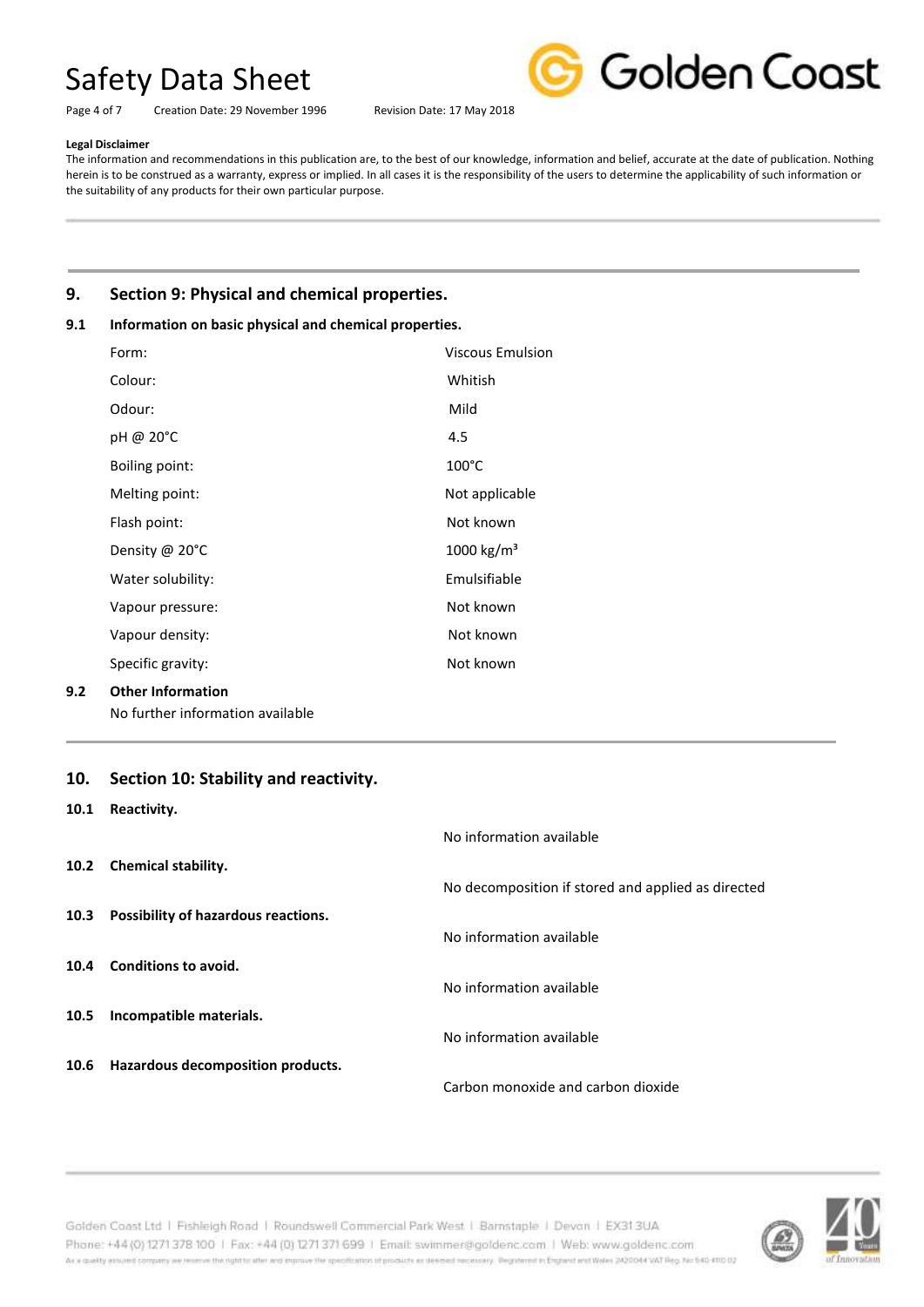Page 5 of 7 Creation Date: 29 November 1996 Revision Date: 17 May 2018



#### **Legal Disclaimer**

The information and recommendations in this publication are, to the best of our knowledge, information and belief, accurate at the date of publication. Nothing herein is to be construed as a warranty, express or implied. In all cases it is the responsibility of the users to determine the applicability of such information or the suitability of any products for their own particular purpose.

## **11. Section 11: Toxicological information.**

| Information on toxicological effects. |                                                                                                                                                                                                                                                                                                                       |
|---------------------------------------|-----------------------------------------------------------------------------------------------------------------------------------------------------------------------------------------------------------------------------------------------------------------------------------------------------------------------|
| <b>Primary irritant effect</b>        |                                                                                                                                                                                                                                                                                                                       |
| If inhaled:                           | Not applicable in supplied form                                                                                                                                                                                                                                                                                       |
| On the skin:                          | In cases of severe exposure, irritation may develop                                                                                                                                                                                                                                                                   |
| On the eye:                           | May cause irritation                                                                                                                                                                                                                                                                                                  |
| If ingested:                          | The ingestion of significant quantities may cause nausea/vomiting                                                                                                                                                                                                                                                     |
| Carcinogenic:                         | There is no evidence that this substance has any carcinogenic<br>properties.                                                                                                                                                                                                                                          |
| Mutagenic:                            | There is no evidence that this substance is mutagenic                                                                                                                                                                                                                                                                 |
| Sensitization:                        | No sensitizing effects known                                                                                                                                                                                                                                                                                          |
| Other relevant toxicity:              | Not subject to classification according to the calculation method of<br>of the General EU Guidelines for preparations as issued in the latest<br>version.<br>When used and handled according to specifications, the product does<br>not have harmful effects to our experience and the information<br>provided to us. |
|                                       |                                                                                                                                                                                                                                                                                                                       |

## **12. Section 12: Ecological information.**

|      | 12.1 Toxicity.                          |                                                     |
|------|-----------------------------------------|-----------------------------------------------------|
|      |                                         | No information available                            |
|      | 12.2 Persistence and degradability.     |                                                     |
|      |                                         | No information available                            |
|      | 12.3 Bioaccumulation potential.         |                                                     |
|      |                                         | No information available                            |
| 12.4 | Mobility in soil.                       |                                                     |
|      |                                         | Readily absorbed in soil                            |
|      | 12.5 Results of PBT and PvB assessment. | This substance in not identified as a PBT substance |
|      |                                         |                                                     |
|      | 12.6 Other adverse effects.             |                                                     |
|      |                                         | No information available                            |



Golden Coast Ltd | Fishleigh Road | Roundswell Commercial Park West | Barnstaple | Devon | EX313UA Phone: +44 (0) 1271 378 100 | Fax: +44 (0) 1271 371 699 | Email: swimmer@goldenc.com | Web: www.goldenc.com As a quality ensured company we reserve the right to after and enprice the specification of products as deepent recessary. Registered in England and Wales (AQDO44 VAT Reg. Just 540-410 D2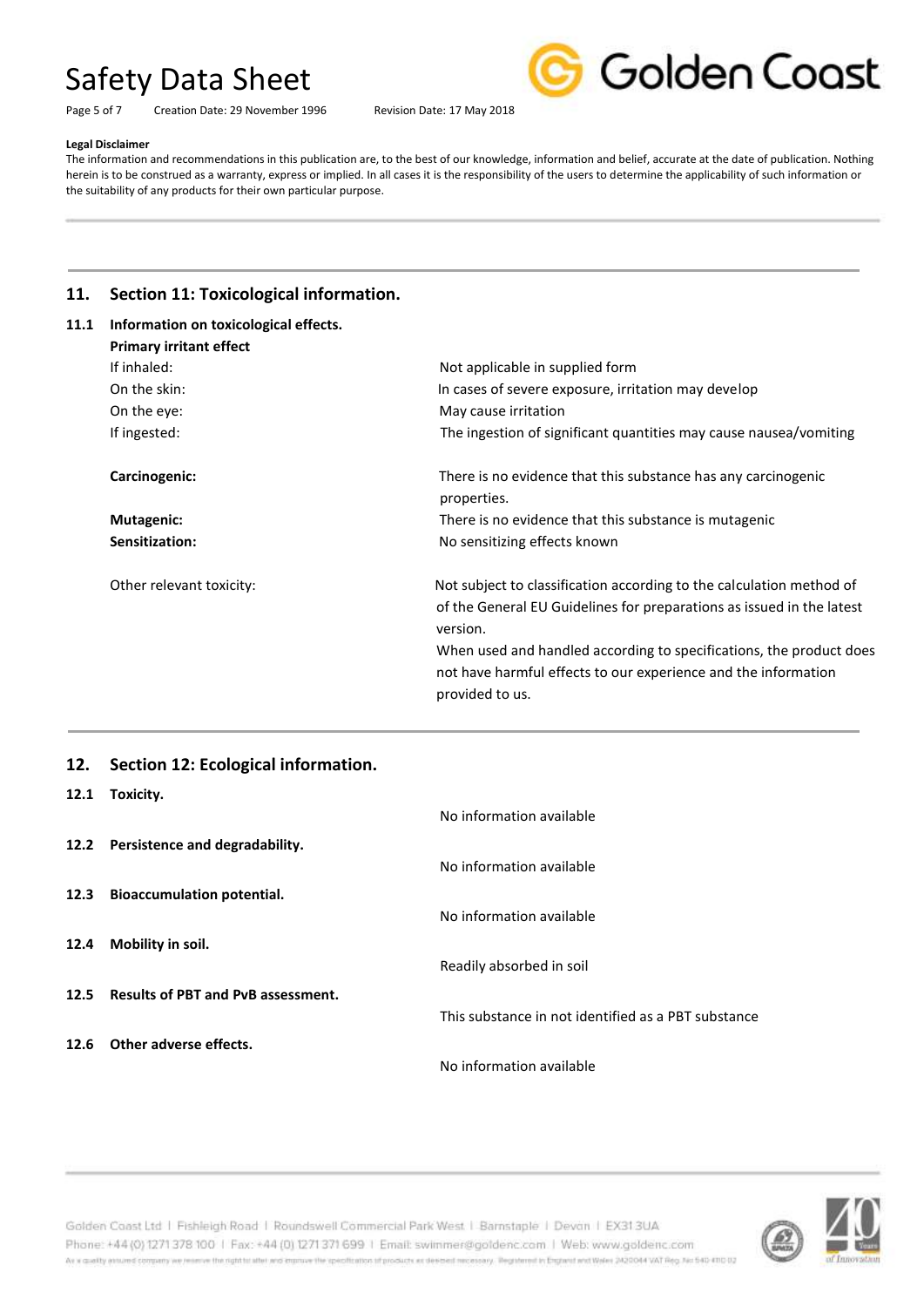Page 6 of 7 Creation Date: 29 November 1996 Revision Date: 17 May 2018



#### **Legal Disclaimer**

The information and recommendations in this publication are, to the best of our knowledge, information and belief, accurate at the date of publication. Nothing herein is to be construed as a warranty, express or implied. In all cases it is the responsibility of the users to determine the applicability of such information or the suitability of any products for their own particular purpose.

### **13. Section 13: Disposal considerations.**

#### **13.1 Waste treatment methods.**

- Disposal should be in accordance with local, state or national legislation
- Do not reuse empty containers without commercial cleaning or reconditioning
- Do not discharge into drains or the environment, dispose to an authorized waste collection point

#### **Classification**

Waste Codes in accordance with the European Waste catalogue (EWC) are origin-defined. Since this product is used in several industries, no Waste Code can be provided by the supplier. The Waste Code should be determined in arrangement with your waste disposal partner or the responsible authority.

## **14. Section 14: Transport information.**

| 14.1 | UN number.                                                                |                                                                     |
|------|---------------------------------------------------------------------------|---------------------------------------------------------------------|
|      |                                                                           | Not applicable                                                      |
| 14.2 | UN proper shipping name.                                                  |                                                                     |
|      |                                                                           | Not applicable                                                      |
| 14.3 | Transport hazard class(es).                                               |                                                                     |
|      |                                                                           | Not applicable                                                      |
| 14.4 | Packaging group.                                                          |                                                                     |
|      |                                                                           | Not applicable                                                      |
| 14.5 | <b>Environmental hazards.</b>                                             |                                                                     |
|      |                                                                           | Clean up even minor leaks or spills if possible without unnecessary |
|      |                                                                           | risk                                                                |
| 14.6 | Special precautions for user.                                             |                                                                     |
|      |                                                                           | See section 7                                                       |
| 14.7 | Transport in bulk according to annex II of MARPOL 73/78 and the IBC code. |                                                                     |
|      |                                                                           | Not applicable                                                      |

### **15. Section 15: Regulatory information.**

**15.1 Safety, health and environmental regulations/legislation specific for the substance or mixture.** This Safety Data Sheet in provided in compliance with REACH Regulation (EC) No 1907/2006

#### **15.2 Chemical safety assessment.**

No information available

Golden Coast Ltd | Fishleigh Road | Roundswell Commercial Park West | Barnstaple | Devon | EX313UA Phone: +44 (0) 1271 378 100 | Fax: +44 (0) 1271 371 699 | Email: swimmer@goldenc.com | Web: www.goldenc.com As a quality annumel company we reserve the right to alter and improve the specification of products as determining received measury. Registered in Enginmed in this mid Wales (AQDO44 VAT Reg. No 540-410 0)